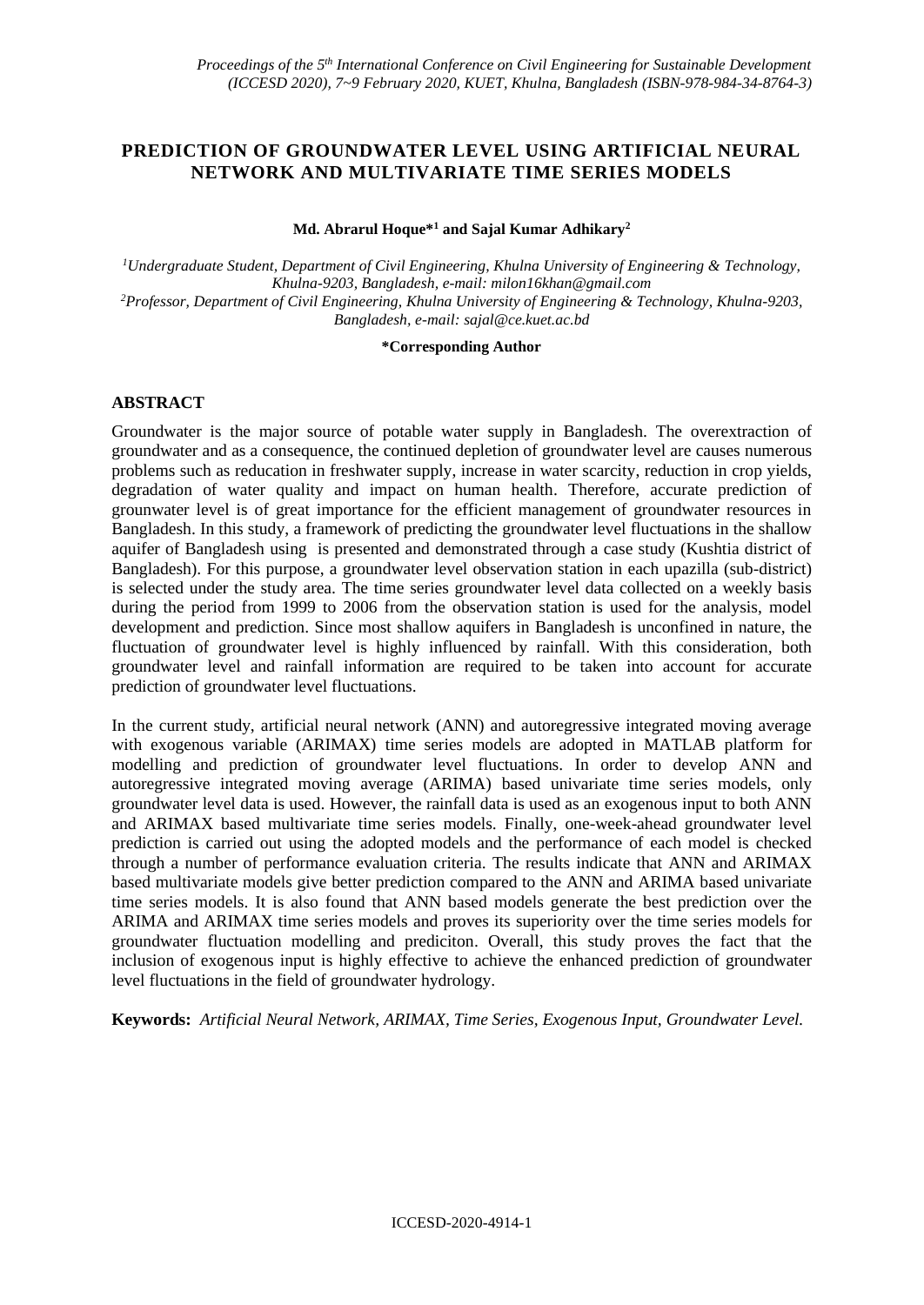*5 th International Conference on Civil Engineering for Sustainable Development (ICCESD 2020), Bangladesh*

## **1. INTRODUCTION**

Groundwater is one of the major sources of potable water supply all over the world and also used in many purposes such as domestic, agricultural, industrial purposes but this resource is not unlimited. The continuous depletion of groundwater due to its excessive utilization and the fluctuations of ground water are major issues, which causes numerous problems such as water scarcity, impact on crop yields, degradation of water quality etc. In some areas, groundwater can be the only usable sources of water. Prediction of groundwater level could be supportive for the proper management and utilization of this resource in an efficient way and for the design of suitable groundwater improvement projects (Adhikary et al, 2012).

Predicting the groundwater level is vital for the effective planning of the conjunctive use of any aquifer with groundwater and surface water (Nayak et al., 2006). By ensuring the conjunctive use of groundwater and surface water one can get many benefits such as storage of the water will be economical, famine or drought can be easily overcome by the storage of groundwater. Furthermore, it ensures the sustainable utilization of this valuable resource for future generation (Taweesin et al, 2018). At present, Bangladesh is facing extreme pressures on its groundwater resource due to the rapid growth of population, and fast increase of the industrialization, where 80% of population is dependent on the groundwater source for their freshwater supplies. The presence of arsenic in groundwater makes it more challenging. Therefore, detailed analysis and prediction of this resource is indispensable for Bangladesh.

Artificial neural network (ANN), an evolutionary data-driven technique, is frequently used to forecast the fluctuations of groundwater level. An important advantage of ANN models is their capability to adjust recurring alterations and also identify patterns of a complex natural system. ANN models are fast and dependable, also produce results analogous to conceptual models, and these models can mine the complex nonlinear relationships between the inputs and outputs, in a process deprived of the physics being explicitly provided (Adhikary et al., 2018). It has been proven to be effective in modelling any nonlinear function with an arbitrary degree of accuracy and the main advantage of this method over traditional methods is that it does not need the complex nature of the process under consideration to be explicitly defined in mathematical form, this makes ANN model is a good tool for modelling water level fluctuations (Nayak et al., 2006).

Forecasting of groundwater level by ANN technique is carried out by several researchers (e.g., Daliakopoulos et al, 2005; Sreekanth et al, 2009; Taormina et al, 2012). Due to its several advantages, ANN models have been applied in many fields including water table depth fluctuation forecasting (Patle et al, 2015; Coulibaly et al., 2001), rainfall forecasting (Luk et al., 2001), salinity estimation and forecasting in rivers (Maier & Dandy, 1996), streamflow forecasting (Adhikary et al., 2018), and rainfall-runoff modelling (Dawson and Wilby, 1998; Hsu et al., 1995). It is widely recognized that like many other factors, the groundwater level in shallow unconfined aquifer is highly influenced by rainfall and thus, rainfall should be considered as an exogenous input for grounwater level modelling and prediction. Therefore, the aim of the current study is to use ANN and multivariate time series models using groundwater level and rainfall variables for groundwater level fluctuation modelling and prediciton in Kushtia district of Bangladesh. In this study, a feed-forward multilayer perceptron (MLP) ANN model and and autoregressive integrated moving average with exogenous variable (ARIMAX) multivariate time series models are adopted for modelling and prediction of groundwater level fluctuations.

# **2. METHODOLOGY**

## **2.1 Study Area and Datasets**

Kushtia district of Bangladesh is selected as a study area in this study, which is showin in Figure 1. A larger part of the Ganges-Kobadak irrigation project (also known as the G-K project) is located in this area. Five groundwater (GWL) monitoring wells with a rainfall station in the study area are selected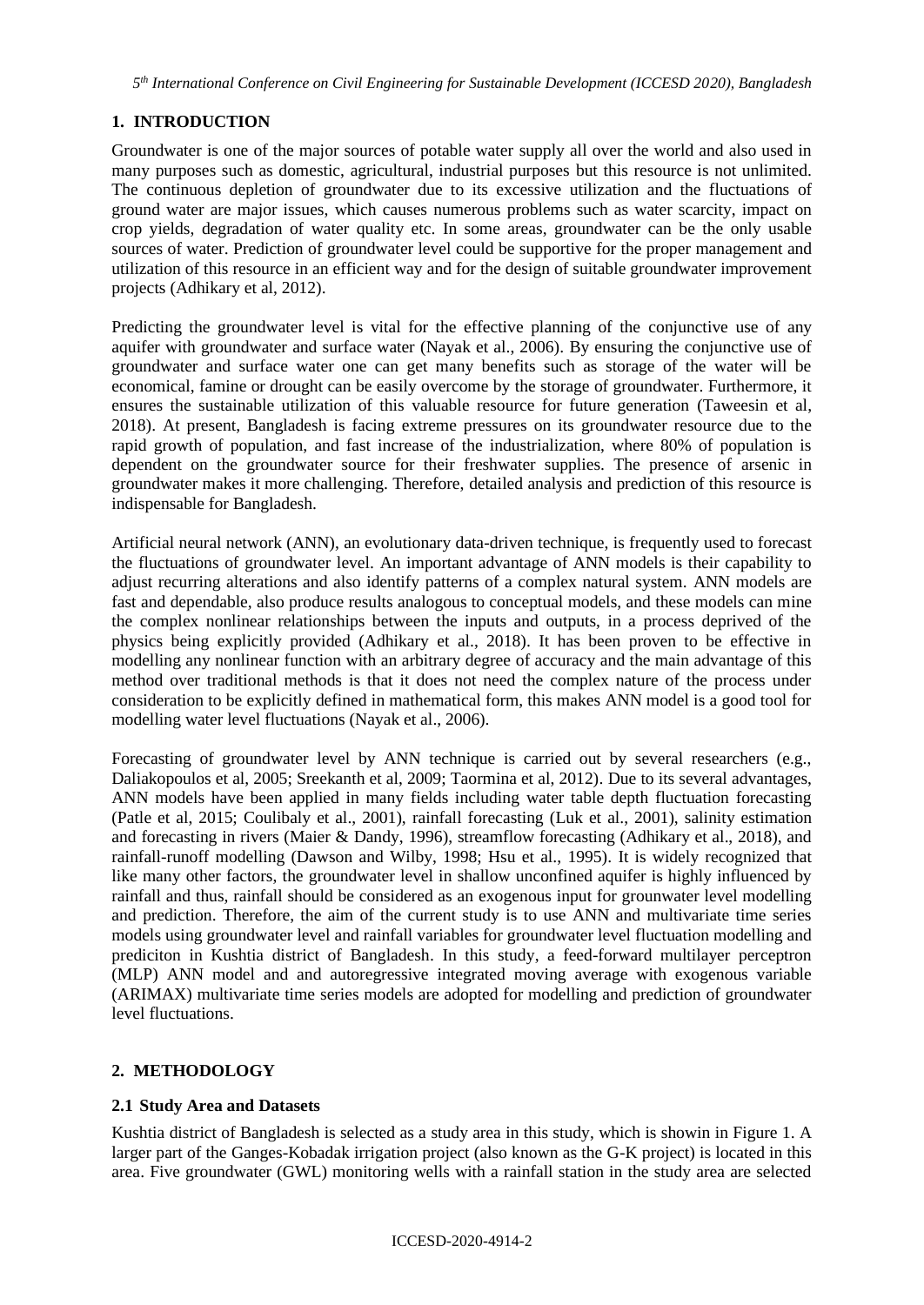from each upazila (sub-district) of Kushtia to carry out the study. The frequency of GWL data collection is a week. So, weekly time series GWL data from 1999 to 2006 with 414 data points are collected from the Bangladesh Water Development Board (BWDB). As mentioned earlier, the rainfall will be used as an exogenous input for model development, rainfall data for the same period is collected from the BWDB. Details of the collected are presented in Table 1 and the locations of the GWL monitoring stations are shown in Figure 1.



Figure 1: Study area with the location of GWL monitoring stations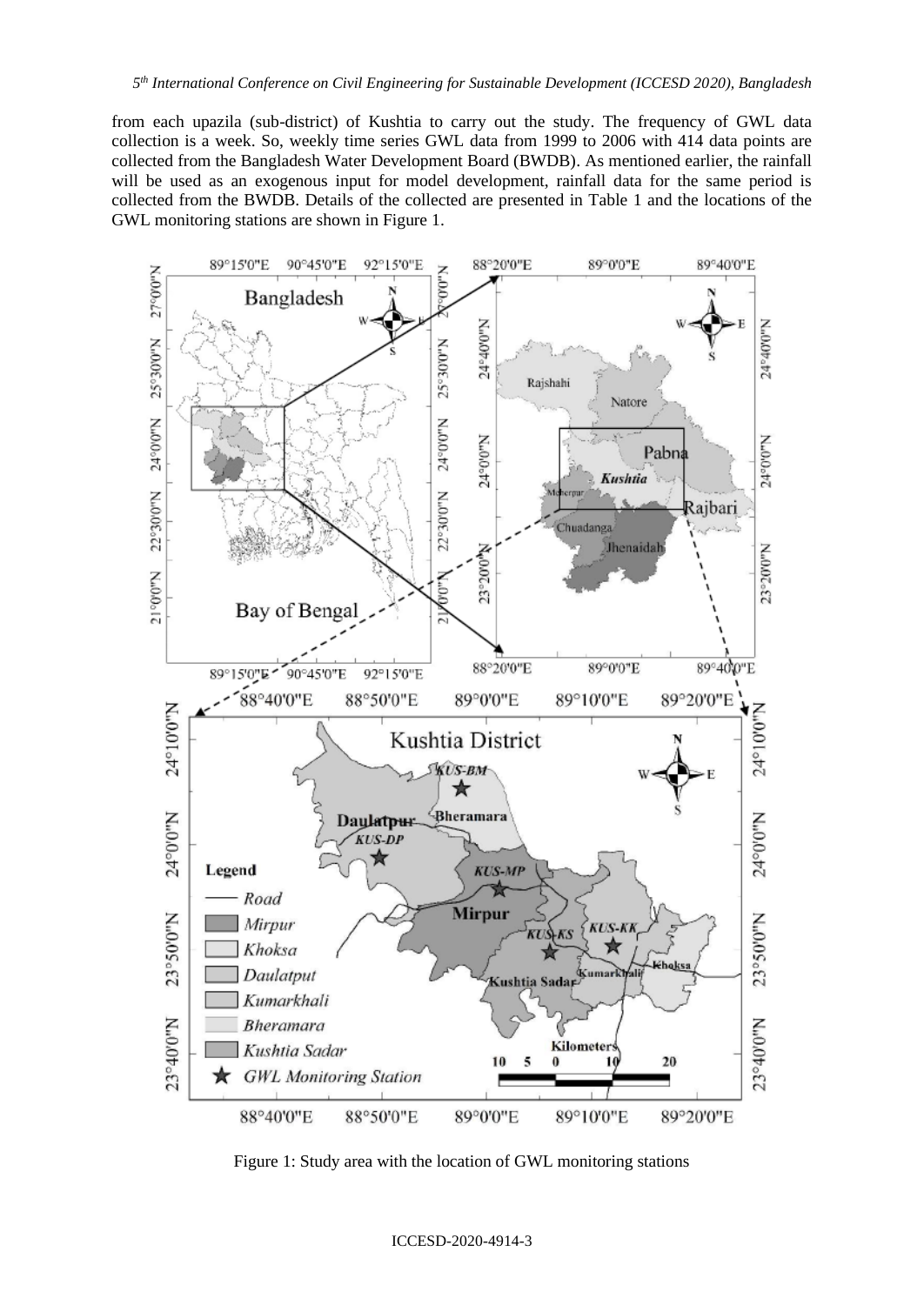| ID                         | Latitude | Longitude | Location              |  |  |
|----------------------------|----------|-----------|-----------------------|--|--|
| Well ID                    |          |           |                       |  |  |
| <b>KUS-BM</b>              | 24.09    | 88.96     | Bheramara, Kushtia    |  |  |
| <b>KUS-DP</b>              | 23.98    | 88.83     | Daulatpur, Kushtia    |  |  |
| KUS-KS                     | 23.83    | 89.10     | KushtiaSadar Kushtia, |  |  |
| <b>KUS-KK</b>              | 23.84    | 89.20     | Kumarkhali, Kushtia   |  |  |
| <b>KUS-MP</b>              | 23.93    | 89.02     | Mirpur, Kushtia       |  |  |
| <b>Rainfall Station ID</b> |          |           |                       |  |  |
| RF                         | 24.05    | 88.99     | Mirpur, Kushtia       |  |  |

Table 1: Details of GWL and Rainfall monitoring stations

## **2.2 ANN Model**

In this study, one week ahead GWL modelling and prediction is carried out using the ANN model. The steps involved are preparation of datasets, division of data for model training, validation and testing purposes, selection of the best ANN architectures and finally validation and testing of the developed ANN model. Different ANN architectures have been analyzed to identify the best ANN architecture for modeling testing and evaluation of the model performance. The GWL data is used for developing univariate ANN model whereas rainfall data is used as an exogenous variable along with the GWL data to develop the multivariate ANN model in the current study. Finally, the performance of each model is evaluated through some model performance criteria. The ANN model development is performed in the neural network toolbox of MATLAB platform.

In this study, a multilayer perceptron (MLP) feed forward ANN model is adopted. The architecture of a typical ANN model consists of an input layer, a hidden layer and an output layer, which is shown in Figure 2. In this study, sigmoid activation function is used in the hidden layer of ANN model with the linear activation function in the output layer. The input and output variables are standardized between 0 and 1, to make them fall within a specified range following the ANN modelling framework.



Figure 2: A typical architecture of an ANN model

In ANN modelling, data are generally divided into three categories including training, validation and testing. In this study, the data are divided in the proportion of 70% for training the ANN model, 15% for the ANN model validation and the remaining 15% for testing of the ANN model. The training dataset is used to train the ANN model and the validation dataset is used during the training process to avoid overtraining problem in the model, while validation error rises for a specified number of iterations then the training is stopped (Adhikary et al., 2018). In general, large numbers of data points are used in training because it can capture the patterns exist in the dataset. ANN models are trained by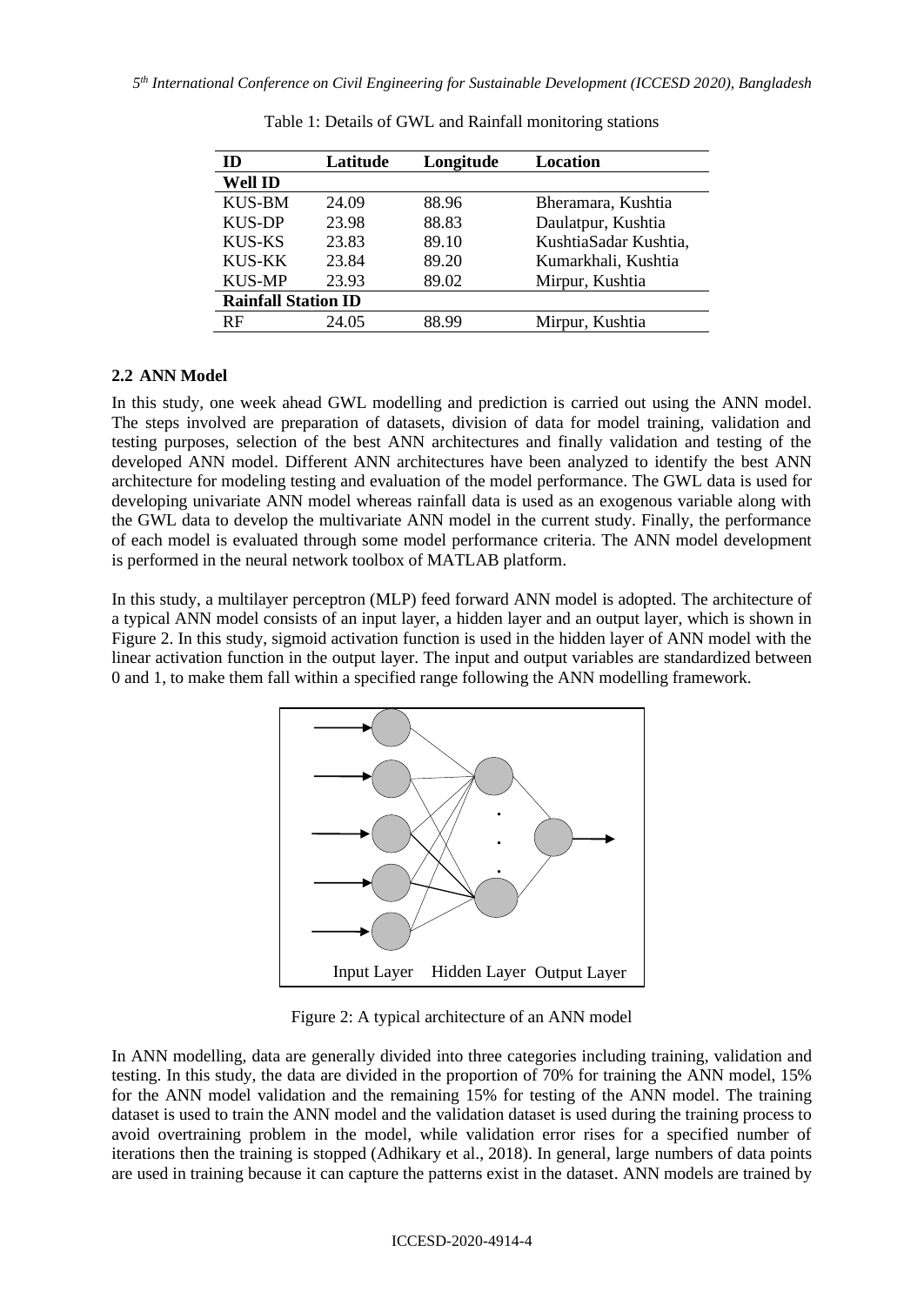adjusting the values of the connection weights between the network components (Sreekanth et al., 2009). Back-propagation algorithm is used to train the ANN model, it adjusts the weights and biases in the backward direction, which are fixed random value to the same results every time. There are many training algorithms have been developed for back propagation. The widely used Levenberg-Marquardt (LM) back propagation algorithm is used in this study. To stop the back-propagation 1000 epochs are used.

### **2.3 ARIMAX Model**

An ARIMAX multivariate time series model is simply a combinaton of a univariate autoregressive integrated moving average (ARIMA) time series model and exogenous variables, X. Since ARIMA model is a univarate model, it does not contain any exogenous variable. On the other hand, the ARIMAX models contain one or more exogenous variables. The ARIMAX model has some certain advantages over ARIMA model and thus widely used for model development and prediction purposes. It is suitable for forecasting when data is multivariate, stationary or non-stationary, contains any type of data form such as seasonality, periodicity, trend etc. A few studies have been conducted for grounwater level modelling and prediction in Bangladesh (e.g., Adhikary et al., 2012) but no studies have been found using ARIMAX model for prediciton purpose. Therefore, an attemp has been made in the current study to adopt ARIMAX model for modelling and prediciton of groundwater level fluctuations. The development of ARIMA and ARIMAX models are performed in the econometric toolbox of MATLAB platform.

In this study, one week ahead GWL modelling and prediction is also carried out using the ARIMA and ARIMAX models. The GWL data is used for developing univariate time series model using ARIMA modelling technique whereas rainfall data is used as an exogenous variable along with the GWL data to develop the multivariate time series model using the ARIMAX modelling technique in this study. Finally, the performance of each model is evaluated through some model performance criteria.

### **2.4 Model Evaluation Criteria**

Different performance evaluation criteria have been used to assess the efficacy of the adopted modelling techniques. The mean squared error (MSE) and Nash-Sutcliffe efficiency (NSE) expressed in Eqs. (1)-(2) are used in this study to evaluate the performance of the adopted ANN and ARIMAX models in groundwater level modelling and prediction. The model with the lowest MSE and with the highest NSE is selected as the best model in each case.

$$
NSE = 1 - \frac{\sum_{q=1}^{n} [Y_{obs}(q) - Y_{est}(q)]^{2}}{\sum_{q=1}^{n} [Y_{obs}(q) - \overline{Y}_{est}(q)]^{2}}
$$
(1)  

$$
MSE = \frac{\sum_{q=1}^{n} [Y_{obs}(q) - Y_{est}(q)]^{2}}{n}
$$
(2)

Where  $Y_{obs}$  is the observed data,  $Y_{est}$  is the estimated data,  $\bar{Y}_{est}$  is the mean value of the estimated data and n is the number of observations.

In order to evaluate the ARIMA and ARIMAX models, two commonly used criteria such the Akaike information criterion (AIC) and Bayesian information criterion (BIC) are additionally used along with the MSE. The model with the lowest MSE, AIC and BIC gives the best model.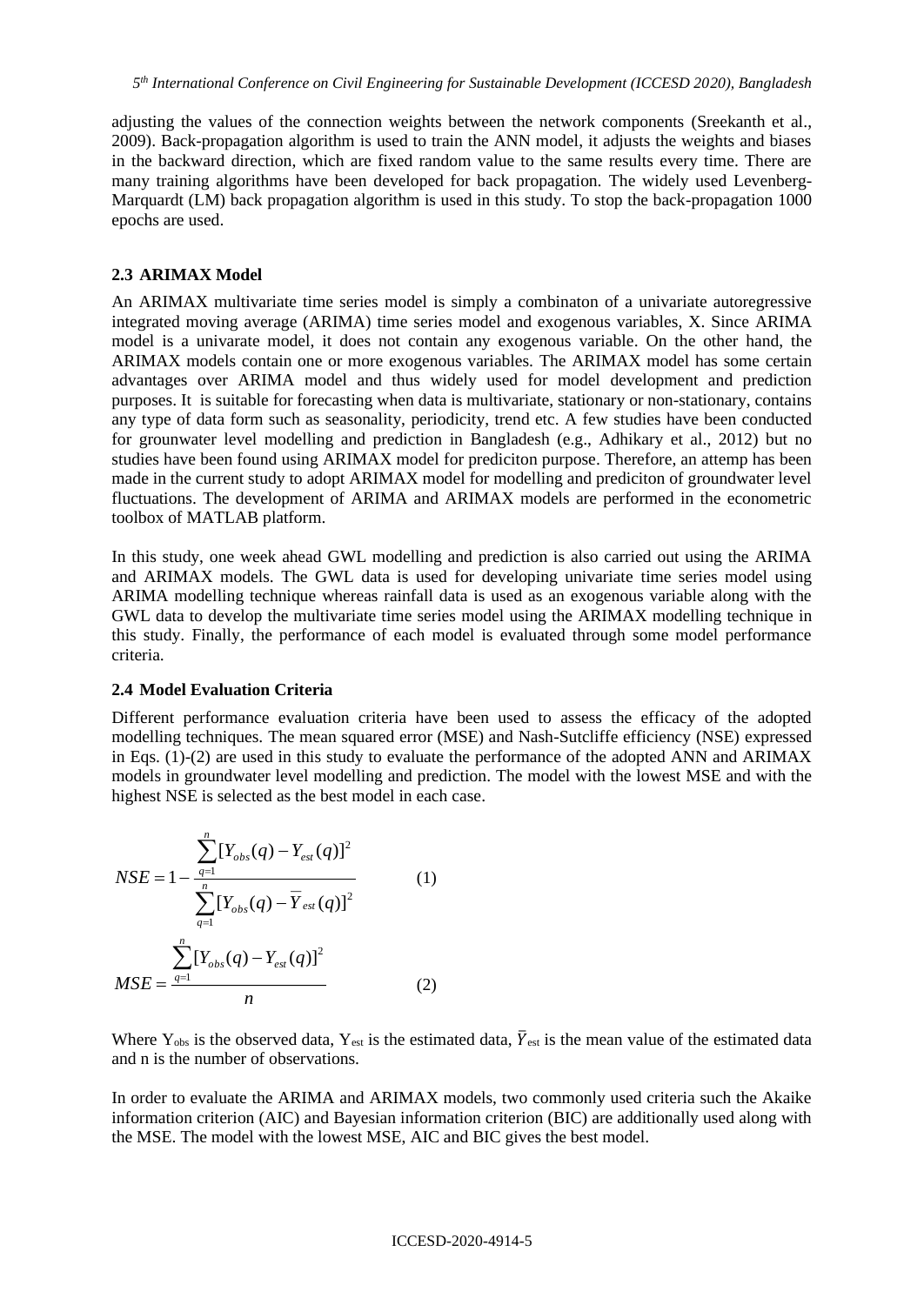## **3. RESULTS AND DISCUSSION**

In this study, the GWL and rainfall data are prepared with a five weeks lag, which generates a total of ten inputs for multivariate case and five inputs for univariate case and by using that data, one week ahead GWL modelling and prediction is carried out using the ANN, ARIMA and ARIMAX models. The model can be characterized by the structure (architecture), training methods or algorithms, neurons, number of layers, inputs, weights, outputs and activation functions. In this study, only one single layer is used because it is often adequate for fitting multi-dimensional mapping problems with satisfactory neurons (Wu et al., 2005). Large number of neurons in the hidden layer may cause over fitting (Adhikary et al, 2018). Hence, the optimum number of hidden neurons should be determined during the ANN model development. The optimum number of neurons in the hidden layer is determined by trial and error method by varying the number of hidden neurons from 2 to 10, which was found satisfactory in this study.

For all five stations, ANN models with exogenous input (rainfall in this study) are developed. The models are trained and validated and finally, tested. The performance of each model is evaluated based on the evaluation criteria indicated above. The best ANN models identified for all GWL monitoring stations for both multivariate and univariate cases with their performance measures is presented in Table 2. It can be seen from the table that the best ANN model for KUS-BM, KUS-DP, KUS-KK, KUS-KS and KUS-MP are 10-6-1, 10-3-1, 10-2-1, 10-4-1 and 10-6-1, respectively.

|                                |                               | <b>Model performance</b> |            |  |  |  |  |
|--------------------------------|-------------------------------|--------------------------|------------|--|--|--|--|
| Well ID                        | <b>ANN</b> model architecture | <b>MSE</b>               | <b>NSE</b> |  |  |  |  |
| <b>Multivariate ANN models</b> |                               |                          |            |  |  |  |  |
| <b>KUS-BM</b>                  | $10-6-1$                      | 0.0316                   | 0.9848     |  |  |  |  |
| <b>KUS-DP</b>                  | $10 - 3 - 1$                  | 0.0595                   | 0.9567     |  |  |  |  |
| <b>KUS-KK</b>                  | $10-2-1$                      | 0.0849                   | 0.9817     |  |  |  |  |
| KUS-KS                         | $10-4-1$                      | 0.0538                   | 0.9653     |  |  |  |  |
| <b>KUS-MP</b>                  | $10-6-1$                      | 0.0326                   | 0.9843     |  |  |  |  |
| <b>Univariate ANN models</b>   |                               |                          |            |  |  |  |  |
| <b>KUS-BM</b>                  | $5-9-1$                       | 0.0291                   | 0.9860     |  |  |  |  |
| <b>KUS-DP</b>                  | $5 - 7 - 1$                   | 0.0392                   | 0.9714     |  |  |  |  |
| <b>KUS-KK</b>                  | $5-9-1$                       | 0.0702                   | 0.9849     |  |  |  |  |
| <b>KUS-KS</b>                  | $5 - 10 - 1$                  | 0.0754                   | 0.9515     |  |  |  |  |

Table 2: Details of the ANN multivariate models for all five GWL stations in the study area

The models developed for all five selected GWL stations in the study area using the ARIMA or ARIMAX techniques are presented in Table 3. As can be seen from the table, the best time series model for multivariate case is ARIMAX (3,0,2) whereas the best univariate time series model is ARIMA (2,0,1). It is also identified that the performance of the ANN models are better than the ARIMA or ARIMAX models. This justifies the application of ANN modelling technique in the current study.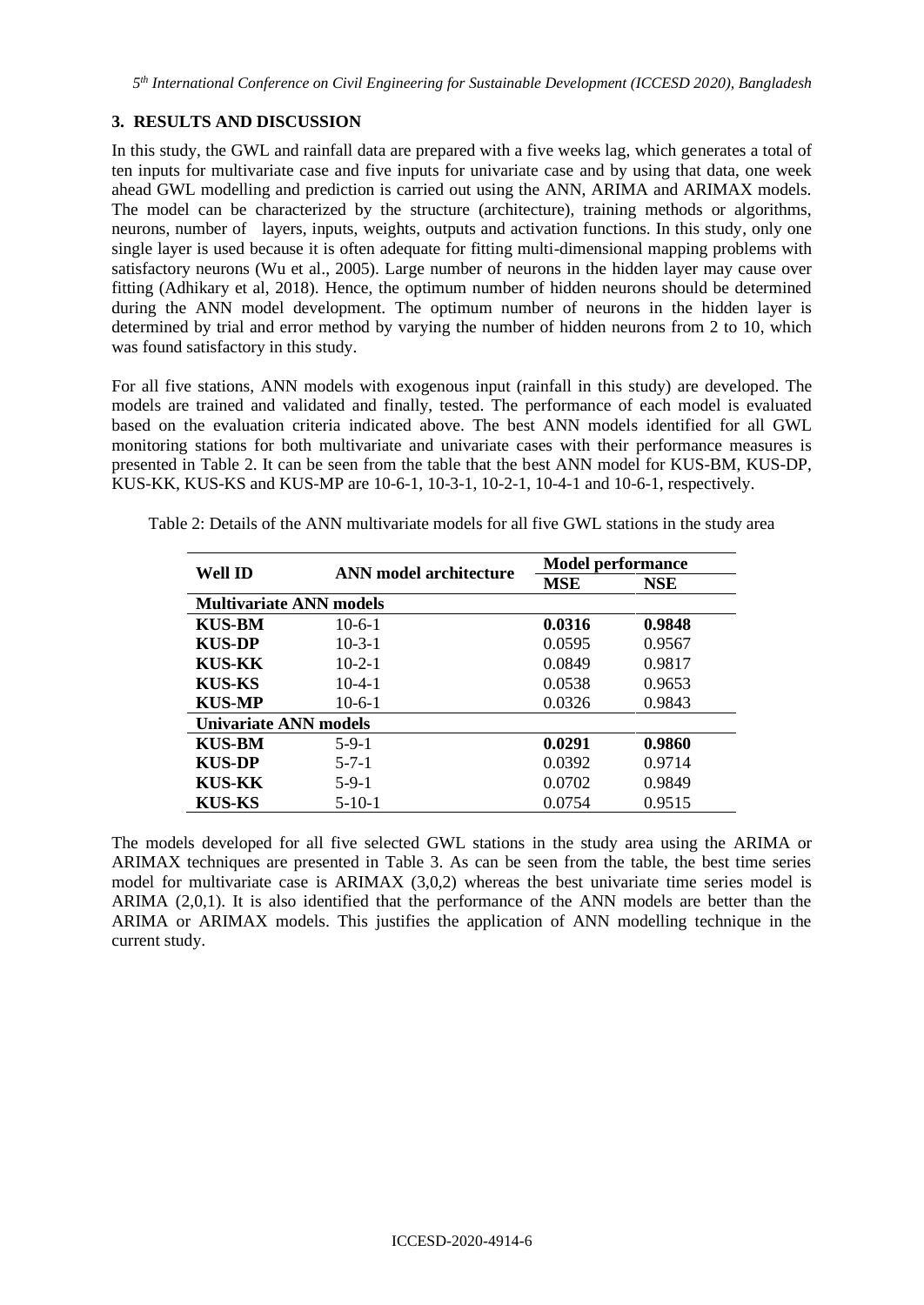| Well ID                                       | <b>Model structure</b> |            | <b>Model performance</b> |            |  |  |  |
|-----------------------------------------------|------------------------|------------|--------------------------|------------|--|--|--|
|                                               |                        | <b>MSE</b> | <b>AIC</b>               | <b>BIC</b> |  |  |  |
| <b>ARIMAX</b> multivariate time series models |                        |            |                          |            |  |  |  |
| <b>KUS-BM</b>                                 | ARIMAX $(3,0,3)$       | 0.03738    | $-166.485$               | $-130.318$ |  |  |  |
| <b>KUS-DP</b>                                 | ARIMAX $(3,0,2)$       | 0.04555    | $-87.1871$               | $-55.0384$ |  |  |  |
| <b>KUS-KK</b>                                 | ARIMAX $(2,0,1)$       | 0.15456    | 411.9365                 | 436.0627   |  |  |  |
| <b>KUS-KS</b>                                 | ARIMAX(1,0,3)          | 0.06162    | 35.10959                 | 63.27372   |  |  |  |
| <b>KUS-MP</b>                                 | ARIMAX $(3,0,2)$       | 0.03685    | $-174.354$               | $-142.206$ |  |  |  |
| <b>ARIMA</b> univariate time series models    |                        |            |                          |            |  |  |  |
| <b>KUS-BM</b>                                 | ARIMA $(2,0,1)$        | 0.04159    | $-131.619$               | $-111.491$ |  |  |  |
| <b>KUS-DP</b>                                 | ARIMA $(2,0,1)$        | 0.06493    | 52.7996                  | 72.929     |  |  |  |
| <b>KUS-KK</b>                                 | ARIMA $(3,0,1)$        | 0.15599    | 417.701                  | 441.856    |  |  |  |
| <b>KUS-KS</b>                                 | ARIMA (2,0,3)          | 0.06813    | 76.755                   | 104.936    |  |  |  |
| <b>KUS-MP</b>                                 | ARIMA $(2,0,1)$        | 0.04006    | $-147.101$               | $-126.971$ |  |  |  |

### **4. CONCLUSIONS**

In this current study, an attempt has been made for modelling and prediction of groundwater level fluctuation for five selected monitoring wells in Kushtia district of Bangladesh. For this purpose, artificial neural network (ANN) and autoregressive integrated moving average (ARIMA) with exogenous variable (ARIMAX) multivariate time series models are adopted. Model development and analysis are carried out in the neural network toolbox for ANN model and in the econometric toolbox for the ARIMA and ARIMAX models in MATLAB platform. In order to develop ANN and autoregressive integrated moving average (ARIMA) based univariate time series models, only groundwater level data is used. However, the rainfall data is used as an exogenous input to both ANN and ARIMAX based multivariate time series models. Finally, one-week-ahead groundwater level prediction is carried out using the adopted models and the performance of each model is checked through a number of performance evaluation criteria. The results indicate that ANN and ARIMAX based multivariate models generate better prediction compared to the ANN and ARIMA based univariate time series models. It is also found that ANN based models give the best prediction over the ARIMA and ARIMAX time series models and proves its superiority over the time series models for modelling and prediction of groundwater level fluctuations.

### **REFERENCES**

- Adhikary, S. K., Muttil, N., & Yilmaz, A. G. (2018). Improving streamflow forecast using optimal rain gauge network-based input to artificial neural network models, *Hydrology Research*, 49(5), 1559-1577.
- Adhikary, S. K., Rahman, M., & Gupta, A. D. (2012). A stochastic modelling technique for predicting groundwater table fluctuations with time series analysis, *International Journal of Applied Science and Engineering Research*, 1(2), 238-249.
- Coulibaly, P., Anctil, F., Aravena, R., & Bobée, B. (2001). Artificial neural network modeling of water table depth fluctuations, *Water resources research*, 37(4), 885-896.
- Daliakopoulos, I. N., Coulibaly, P., &Tsanis, I. K. (2005). Groundwater level forecasting using artificial neural networks, *Journal of hydrology*, 309(1-4), 229-240.
- Dawson, C. W., &Wilby, R. (1998). An artificial neural network approach to rainfall-runoff modelling, *Hydrological Sciences Journal*, 43(1), 47-66.
- Hsu, K. L., Gupta, H. V., &Sorooshian, S. (1995). Artificial neural network modeling of the rainfall‐runoff process, *Water resources research*, 31(10), 2517-2530.